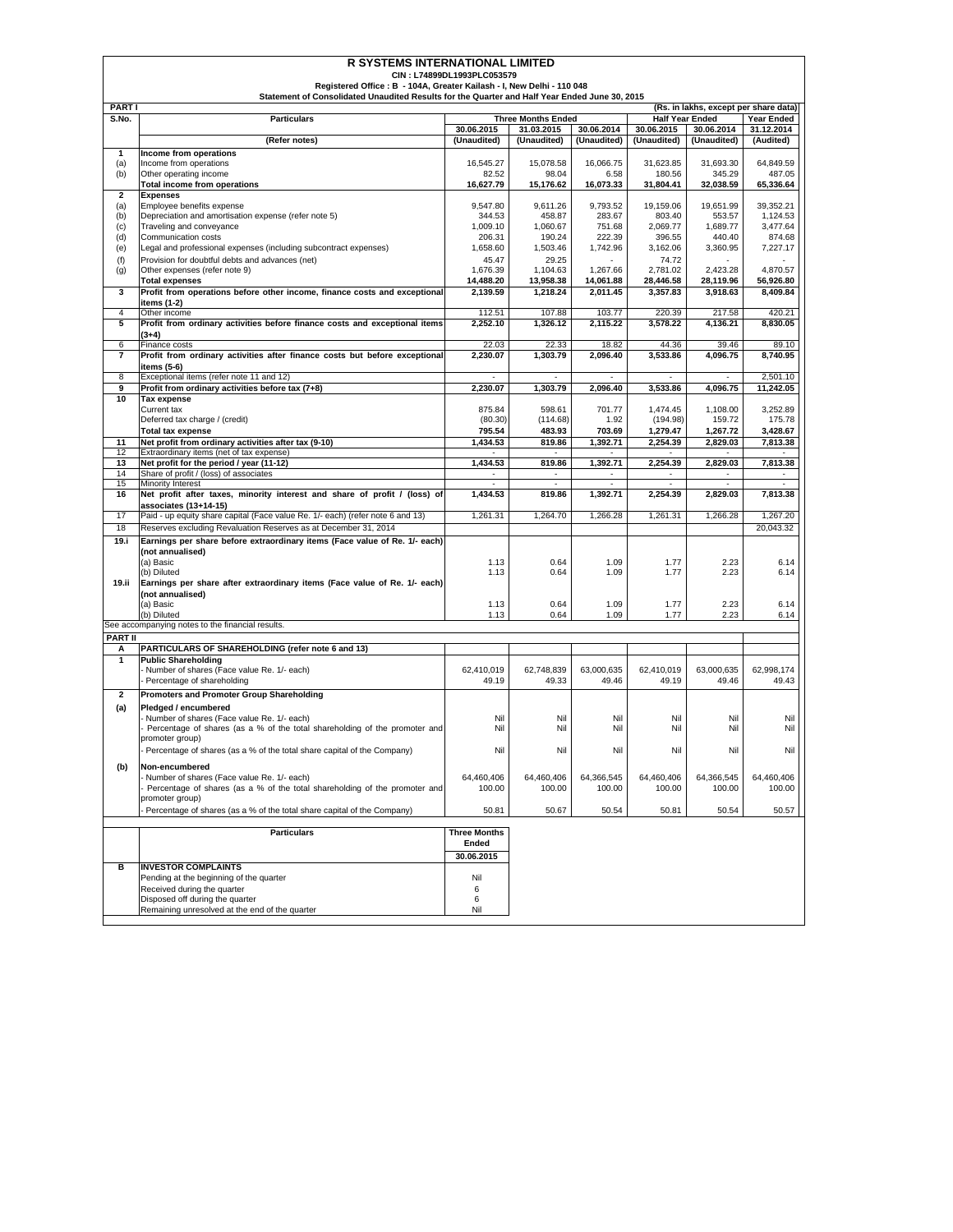#### **Notes:**

- 1 The results for the quarter ended June 30, 2015 were reviewed by the Audit Committee and have been approved by the Board of Directors at its meeting held on August 05, 2015.
- $\overline{2}$ The Limited Review as required under clause 41 of Listing Agreement has been completed by the Statutory Auditor for the quarter and half year ended June 30, 2015 and June 30, 2014, for the quarter ended March 31, 2015 and audit for the year ended December 31, 2014. There is no qualification in the Auditors' Report on these financial results.
- 3 The Board of Directors at its meeting held on April 23, 2015 had declared first interim dividend of Re. 0.40 per equity share of face value of Re. 1/ each. The first interim dividend was paid to the shareholders on May 07, 2015. Further, Board of Directors at its meeting held on August 05, 2015 has declared second interim (special) dividend of Rs. 3.30 per equity share, as per record date of August 12, 2015. The Shareholders' assent for both interim dividends will be taken in the forthcoming Annual General Meeting.
- 4 The Board of Directors at its meeting held on February 07, 2015 had recommended a final dividend of Re. 0.95/- per equity share of face value of Re. 1/- each. This was in addition to four interim dividends aggregating to Rs. 4.90 per equity share of face value of Re. 1/- each declared during the year ended December 31, 2014. These dividends have been approved by the shareholders at the Annual General Meeting held on June 09, 2015.
- 5 As at January 01, 2015, the Company, based on technical assessment, reassessed the useful life of tangible assets and accordingly changed the useful lives of certain assets resulting in incremental charge of depreciation. Accordingly, the depreciation charge for the quarter ended June 30, 2015 was higher by Rs. 76.71 lakhs (previous quarter was higher by Rs. 102.18 lakhs) and for the half year ended June 30, 2015 was higher by Rs. 178.89 lakhs and profit after tax for the quarter ended June 30, 2015 was lower by Rs. 50.16 lakhs (previous quarter was lower by Rs. 67.45 lakhs ). Further, during the quarter ended March 31, 2015, the Company had transferred Rs. 124.55 lakhs (net of tax) to reserves based on the transitional provision under Schedule II of the Companies Act, 2013.
- 6 The Company had issued Public Announcement dated December 29, 2014, for buy-back of equity shares of face value of Re. 1/- each from the open market at a price not exceeding Rs. 100 per share for an aggregate amount not exceeding Rs. 600 lakhs. Under the Buy-back offer, the Company has bought back 678,155 equity shares for an aggregate amount of Rs. 595.74 lakhs by utilising the Securities Premium Account to the extent of Rs. 588.96 lakhs and General Reserve to the extent of Rs. 6.78 lakhs. The Capital Redemption Reserve has been created out of General Reserve for Rs. 6.78 lakhs being the nominal value of equity shares bought back in terms of Section 68 of the Companies Act, 2013. The Company has closed the buy-back offer pursuant to approval by the Board of Directors of the Company at its meeting held on April 23, 2015.
- 7 During the current quarter, the Company has opened a branch in Auckland, New Zealand on June 22, 2015 pursuant to resolution passed by the Board of Directors of the Company at its meeting held on June 09, 2015.
- 8 During the quarter ended June 30, 2015, R Systems (Singapore) Pte. Limited wholly owned subsidiary of the Company, has acquired 100% share of IBIZCS Group Pte. Ltd, Singapore (IBIZ) on April 30, 2015 for maximum consideration of SGD 7.50 million including the earn-outs over the next three years on fulfillment of certain conditions by the erstwhile shareholder of IBIZ. The management has assessed investment value at SGD 4.52 million (Rs. 2,171.81 lakhs) which represents the consideration assessed as probable to be paid over the period and accordingly recorded the goodwill on acquisition amounting to SGD 5.19 million (Rs. 2,451.78 lakhs).

IBIZ is a Microsoft Gold-certified partner specialized in Microsoft Business Management Solution suites, including Enterprise Resource Planning (ERP), Customer Relationship Management (CRM), Point of Sales (POS), Mobility, Business Intelligence (BI) and Portals having subsidiaries in Singapore, Malaysia, Indonesia, India, Hongkong and China. The above stated consolidated results includes the consolidated results of IBIZ and its subsidiaries from the date of its acquisition.

9 During the quarter ended March 31, 2015, the wholly owned subsidiary of the Company, R Systems Solutions, Inc. has received a notice of termination for convenience from its significant customer. Consequently, the Company, has recorded provision for certain committed costs aggregating to Rs. 84.01 lakhs under "Other expenses" in quater ended March 31, 2015 and half year ended June 30, 2015.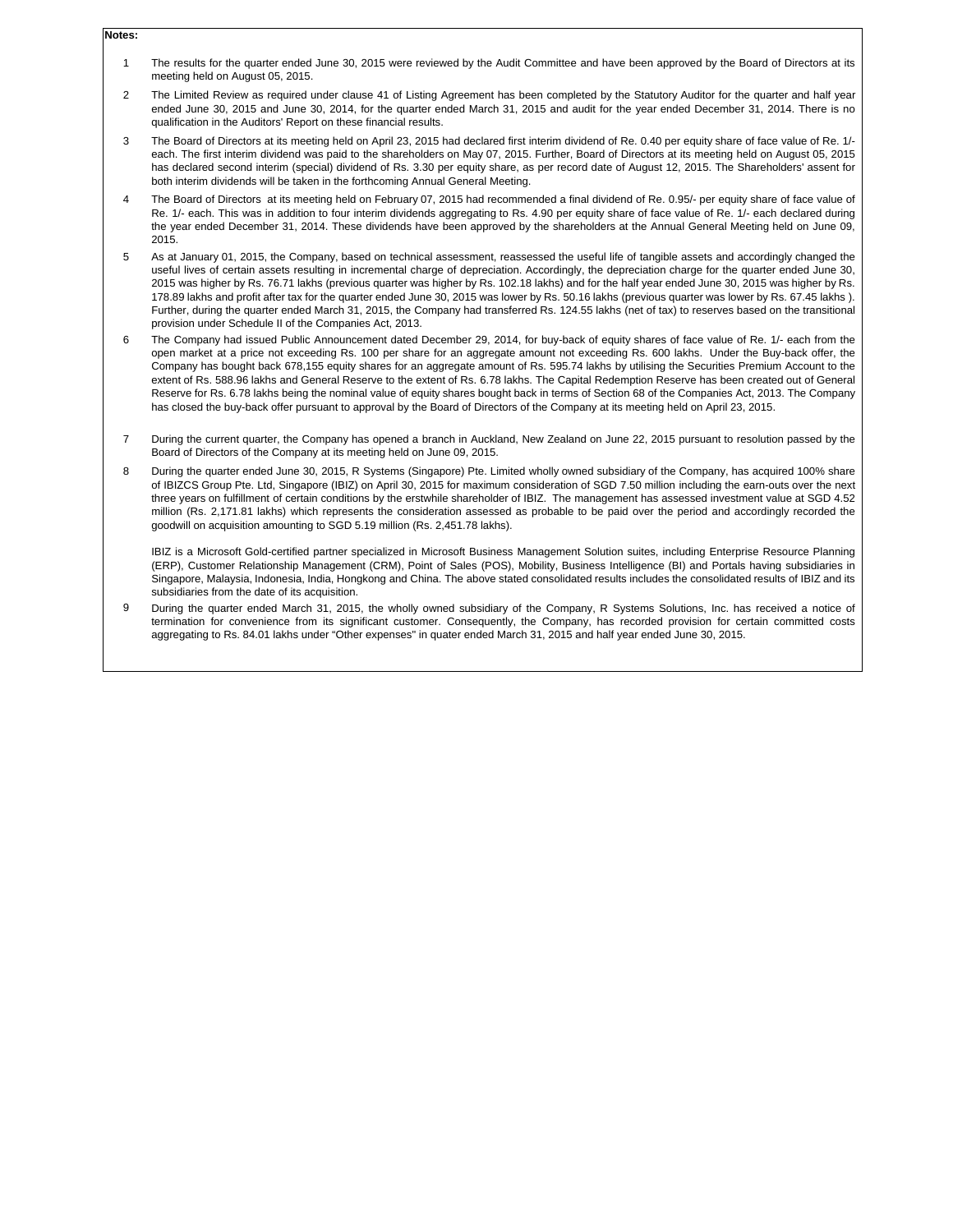10 On July 11, 2014, the Company incorporated a wholly owned subsidiary in India, namely, R Systems Products & Technologies Limited (which was later converted into R Systems Products & Technologies Private Limited ("RSPTPL") on May 28, 2015). The shareholders of the Company by passing special resolution through postal ballot on September 23, 2014 had accorded necessary approval for transfer of Indus Business Unit operated out of Pune and Chennai centres to RSPTPL.

The Company has entered into 'Business Transfer Agreement' (BTA) with RSPTPL on June 27, 2015 for the aforesaid transfer on a going concern basis by way of slump sale, for consideration of Rs. 7,839.00 lakhs to be discharged by RSPTPL through issuance of 60,000,003 equity shares of Re. 1/- each at a premium of Rs. 6.227333 per share and 35,026 compulsorily redeemable debentures of Rs. 10,000 each, on the terms and conditions agreed in BTA.

The Company also entered into 'Share Purchase Agreement' (SPA) with BD Capital Partners Ltd. ("BDC"), a Mauritius based company on June 27, 2015 to sell 93% of its equity share in RSPTPL to BDC for a consideration of Rs. 4,431.70 lakhs (USD 7 million). Subject to the satisfaction of certain conditions, BDC has also agreed to purchase the balance 7% equity shares for a consideration up to Rs. 633.10 lakhs (USD 1 million). The Company will continue to hold the compulsorily redeemable debentures having an aggregate face value of Rs. 3,502.60 lakhs in accordance with the terms of the BTA.

Subsequent to the quarter end, the closing (as defined in the agreements) under the BTA and SPA occurred on July 07, 2015.

Accordingly, the aforesaid Indus Business Unit, being part of Information technology services and products segment, is considered as "Discontinuing Operations" and all the non-current assets (excluding fixed assets) and non- current liabilities pertaining to Indus Business Unit as at June 30, 2015 are considered as current assets and current liabilities. The revenue and expenses attributable to the said operations included in the financial results are as follows:

|                          | (Rs. in lakhs) |                           |            |                        |                   |            |
|--------------------------|----------------|---------------------------|------------|------------------------|-------------------|------------|
| <b>Particulars</b>       |                | <b>Three Months Ended</b> |            | <b>Half Year Ended</b> | <b>Year Ended</b> |            |
|                          | 30.06.2015     | 31.03.2015                | 30.06.2014 | 30.06.2015             | 30.06.2014        | 31.12.2014 |
| Total income             | 2.957.23       | 2.582.36                  | 1.957.11   | 5.539.59               | 3,855.00          | 8.413.41   |
| <b>Total expenses</b>    | 2.485.75       | 2.294.95                  | 1.642.37   | 4.780.70               | 3.355.31          | 7,188.35   |
| <b>Profit before tax</b> | 471.48         | 287.41                    | 314.74     | 758.89                 | 499.69            | 1,225.06   |
| Total tax expense        | 163.17         | 97.69                     | 106.98     | 260.86                 | 169.84            | 416.40     |
| <b>Profit after tax</b>  | 308.31         | 189.72                    | 207.76     | 498.03                 | 329.85            | 808.66     |

The carrying amount of assets and liabilities attributable to the said operations included in the financial statements are as follows:

|                          |                       | (Rs. in lakhs) |  |  |  |
|--------------------------|-----------------------|----------------|--|--|--|
| <b>Particulars</b>       | As at                 |                |  |  |  |
|                          | 30.06.2015 31.12.2014 |                |  |  |  |
| <b>Total assets</b>      | 5.443.82              | 3.959.20       |  |  |  |
| <b>Total liabilities</b> | 3.143.58              | 1.922.43       |  |  |  |
| <b>Net assets</b>        | 2.300.24              | 2.036.77       |  |  |  |

11 The Board of Directors at its meeting held on July 07, 2014 had approved the offer of buy-back from Computaris International Limited (a wholly owned subsidiary) of 13,500 shares held by the Company in the said subsidiary at the rate of GBP 111.38 per share amounting to GBP 1.50 million. The aforesaid buy-back proceeds were received by the Company on September 17, 2014. Even after this buy back, Computaris International Limited continues to remain wholly owned subsidiary of the Company.

On account of this buy-back, the Company had released proportionate currency translation reserve amounting to Rs. 260.85 lakhs to the foreign exchange fluctuation which is disclosed as 'Exceptional Items' in the financial results for the year ended December 31, 2014.

- 12 On November 27, 2014, the Company had completed the transfer of Europe BPO Business by way of sale of its 100% holding in R Systems Europe B.V., Netherlands and R Systems S.A.S., France, being wholly owned subsidiaries, to Customer Contact Management Group B.V. ("CCMG") a Europe based company by executing the Share Sale Agreement along with other necessary documents for a sale consideration of Euro 4.70 million (Rs. 3,574.69 lakhs). Out of the sale consideration, Euro 0.35 million (Rs. 266.28 lakhs) had been placed in an escrow account in the Netherlands pursuant to the provision of the Share Sale Agreement. The profit on aforesaid transfer of subsidiaries amounting to Rs. 2,240.25 lakhs is disclosed as 'Exceptional Items' in the financial results for the year ended December 31, 2014.
- 13 During the quarter ended June 30, 2015, the Company has issued 90,000 equity shares of Re. 1/- each at an exercise price of Rs. 12.07 per share, pursuant to exercise of employee stock options under the R Systems International Limited Employee Stock Option Scheme 2007.
- 14 The Board of Directors at its meeting held on August 05, 2015, has approved a business acquisition consisting of customer contracts and intellectual properties from a subsidiary of a leading European telecommunication company through its wholly owned subsidiary Computaris International Limited, UK, for a maximum consideration of Euro 0.70 million on fulfilment of certain conditions. The above said approval is subject to execution of definitive agreements and receipt of necessary corporate and regulatory approvals.
- 15 Refer Annexure A for the consolidated statement of assets and liabilities.
- 16 Refer Annexure B for segment wise consolidated revenue, results and capital employed.
- 17 Previous period's / year's figures have been regrouped / reclassified wherever applicable, to the extent possible, to conform to the current period / year presentation.

For and on behalf of the Board

Place : NOIDA Date : August 05, 2015

Sd/- Suresh Paruthi [Director]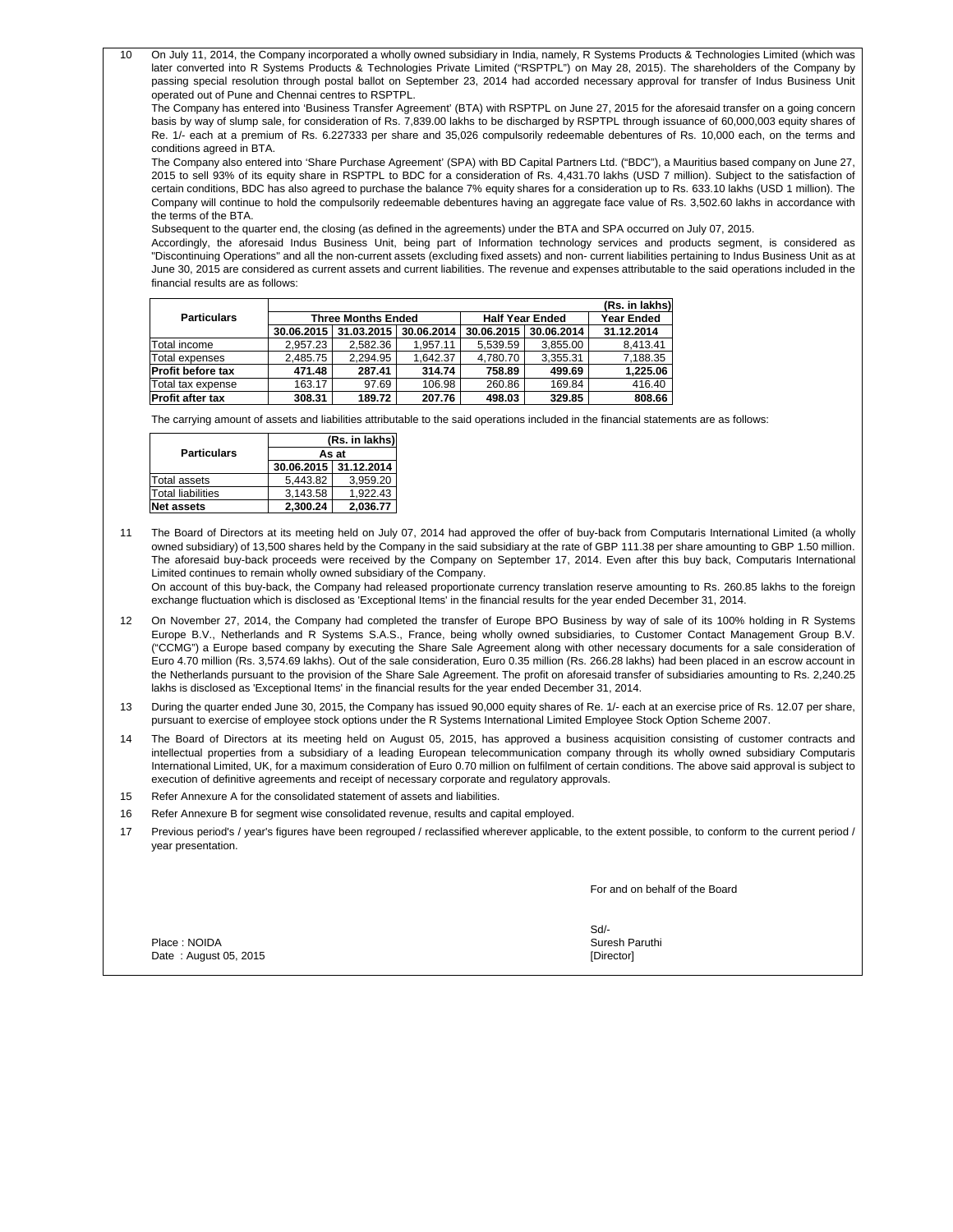**Annexure A**

# **R SYSTEMS INTERNATIONAL LIMITED**

**Consolidated Statement of Assets and Liabilities**

| 30.06.2015<br><b>EQUITY AND LIABILITIES</b><br>A<br>1<br><b>Shareholders' funds</b><br>Share capital<br>(a)<br>(b)<br>Reserves and surplus<br>15,871.51<br>17,132.82<br>Sub total - Shareholders' fund<br>$\mathbf{2}$<br><b>Minority interest</b><br>3<br><b>Non-current liabilities</b><br>Long-term borrowings<br>(a)<br>Deferred tax liabilities (net)<br>(b)<br>(c)<br>Other long-term liabilities<br>Long-term provisions<br>(d)<br>Sub total - Non-current liabilities<br>4<br><b>Current liabilities</b><br>Trade payables<br>(a)<br>Other current liabilities<br>(b)<br>Short-term provisions<br>(c)<br>17,719.43<br><b>Sub total - Current liabilities</b><br><b>TOTAL - EQUITY AND LIABILITIES</b><br>37,134.66<br>B<br><b>ASSETS</b><br>1<br><b>Non-current assets</b><br>Fixed assets *<br>(a) | 31.12.2014<br>1,261.31<br>1,267.20<br>20,043.32<br>21,310.52<br>62.85<br>50.83<br>6.62<br>49.95<br>1,584.24<br>647.34<br>952.16<br>2,282.41<br>1,071.58<br>4,998.34<br>5,088.88 |
|-------------------------------------------------------------------------------------------------------------------------------------------------------------------------------------------------------------------------------------------------------------------------------------------------------------------------------------------------------------------------------------------------------------------------------------------------------------------------------------------------------------------------------------------------------------------------------------------------------------------------------------------------------------------------------------------------------------------------------------------------------------------------------------------------------------|---------------------------------------------------------------------------------------------------------------------------------------------------------------------------------|
|                                                                                                                                                                                                                                                                                                                                                                                                                                                                                                                                                                                                                                                                                                                                                                                                             |                                                                                                                                                                                 |
|                                                                                                                                                                                                                                                                                                                                                                                                                                                                                                                                                                                                                                                                                                                                                                                                             |                                                                                                                                                                                 |
|                                                                                                                                                                                                                                                                                                                                                                                                                                                                                                                                                                                                                                                                                                                                                                                                             |                                                                                                                                                                                 |
|                                                                                                                                                                                                                                                                                                                                                                                                                                                                                                                                                                                                                                                                                                                                                                                                             |                                                                                                                                                                                 |
|                                                                                                                                                                                                                                                                                                                                                                                                                                                                                                                                                                                                                                                                                                                                                                                                             |                                                                                                                                                                                 |
|                                                                                                                                                                                                                                                                                                                                                                                                                                                                                                                                                                                                                                                                                                                                                                                                             |                                                                                                                                                                                 |
|                                                                                                                                                                                                                                                                                                                                                                                                                                                                                                                                                                                                                                                                                                                                                                                                             |                                                                                                                                                                                 |
|                                                                                                                                                                                                                                                                                                                                                                                                                                                                                                                                                                                                                                                                                                                                                                                                             |                                                                                                                                                                                 |
|                                                                                                                                                                                                                                                                                                                                                                                                                                                                                                                                                                                                                                                                                                                                                                                                             |                                                                                                                                                                                 |
|                                                                                                                                                                                                                                                                                                                                                                                                                                                                                                                                                                                                                                                                                                                                                                                                             |                                                                                                                                                                                 |
|                                                                                                                                                                                                                                                                                                                                                                                                                                                                                                                                                                                                                                                                                                                                                                                                             |                                                                                                                                                                                 |
|                                                                                                                                                                                                                                                                                                                                                                                                                                                                                                                                                                                                                                                                                                                                                                                                             |                                                                                                                                                                                 |
|                                                                                                                                                                                                                                                                                                                                                                                                                                                                                                                                                                                                                                                                                                                                                                                                             |                                                                                                                                                                                 |
|                                                                                                                                                                                                                                                                                                                                                                                                                                                                                                                                                                                                                                                                                                                                                                                                             |                                                                                                                                                                                 |
|                                                                                                                                                                                                                                                                                                                                                                                                                                                                                                                                                                                                                                                                                                                                                                                                             |                                                                                                                                                                                 |
|                                                                                                                                                                                                                                                                                                                                                                                                                                                                                                                                                                                                                                                                                                                                                                                                             | 5,233.62<br>5,902.48                                                                                                                                                            |
|                                                                                                                                                                                                                                                                                                                                                                                                                                                                                                                                                                                                                                                                                                                                                                                                             | 7,487.47<br>3,927.31                                                                                                                                                            |
|                                                                                                                                                                                                                                                                                                                                                                                                                                                                                                                                                                                                                                                                                                                                                                                                             | 14,918.67<br>37,300.77                                                                                                                                                          |
|                                                                                                                                                                                                                                                                                                                                                                                                                                                                                                                                                                                                                                                                                                                                                                                                             |                                                                                                                                                                                 |
|                                                                                                                                                                                                                                                                                                                                                                                                                                                                                                                                                                                                                                                                                                                                                                                                             |                                                                                                                                                                                 |
|                                                                                                                                                                                                                                                                                                                                                                                                                                                                                                                                                                                                                                                                                                                                                                                                             |                                                                                                                                                                                 |
|                                                                                                                                                                                                                                                                                                                                                                                                                                                                                                                                                                                                                                                                                                                                                                                                             | 3,705.13<br>4,158.15                                                                                                                                                            |
| Goodwill on consolidation<br>(b)                                                                                                                                                                                                                                                                                                                                                                                                                                                                                                                                                                                                                                                                                                                                                                            | 5,303.12<br>2,802.04                                                                                                                                                            |
| Non-current investments<br>(c)                                                                                                                                                                                                                                                                                                                                                                                                                                                                                                                                                                                                                                                                                                                                                                              | 0.25<br>0.25                                                                                                                                                                    |
| (d)<br>Deferred tax assets (net)                                                                                                                                                                                                                                                                                                                                                                                                                                                                                                                                                                                                                                                                                                                                                                            | 636.16<br>382.98                                                                                                                                                                |
| Long-term loans and advances<br>(e)<br>(f)<br>Other non-current assets                                                                                                                                                                                                                                                                                                                                                                                                                                                                                                                                                                                                                                                                                                                                      | 637.30<br>688.41<br>776.33<br>585.72                                                                                                                                            |
| 11,058.29<br>Sub total - Non- current assets                                                                                                                                                                                                                                                                                                                                                                                                                                                                                                                                                                                                                                                                                                                                                                | 8,617.55                                                                                                                                                                        |
|                                                                                                                                                                                                                                                                                                                                                                                                                                                                                                                                                                                                                                                                                                                                                                                                             |                                                                                                                                                                                 |
| $\overline{2}$<br><b>Current assets</b>                                                                                                                                                                                                                                                                                                                                                                                                                                                                                                                                                                                                                                                                                                                                                                     |                                                                                                                                                                                 |
| <b>Current investments</b><br>(a)                                                                                                                                                                                                                                                                                                                                                                                                                                                                                                                                                                                                                                                                                                                                                                           | 180.00                                                                                                                                                                          |
| Trade receivables<br>10,812.76<br>(b)                                                                                                                                                                                                                                                                                                                                                                                                                                                                                                                                                                                                                                                                                                                                                                       | 12,507.65                                                                                                                                                                       |
| Cash and cash equivalents<br>10,979.36<br>(c)                                                                                                                                                                                                                                                                                                                                                                                                                                                                                                                                                                                                                                                                                                                                                               | 13,638.35                                                                                                                                                                       |
| Short-term loans and advances<br>(d)<br>(e)<br>Other current assets                                                                                                                                                                                                                                                                                                                                                                                                                                                                                                                                                                                                                                                                                                                                         | 2,422.42<br>1,185.75<br>1,861.83<br>1,171.47                                                                                                                                    |
| Sub total - Current assets<br>26,076.37                                                                                                                                                                                                                                                                                                                                                                                                                                                                                                                                                                                                                                                                                                                                                                     | 28,683.22                                                                                                                                                                       |
| <b>TOTAL - ASSETS</b><br>37,134.66                                                                                                                                                                                                                                                                                                                                                                                                                                                                                                                                                                                                                                                                                                                                                                          | 37,300.77                                                                                                                                                                       |
|                                                                                                                                                                                                                                                                                                                                                                                                                                                                                                                                                                                                                                                                                                                                                                                                             |                                                                                                                                                                                 |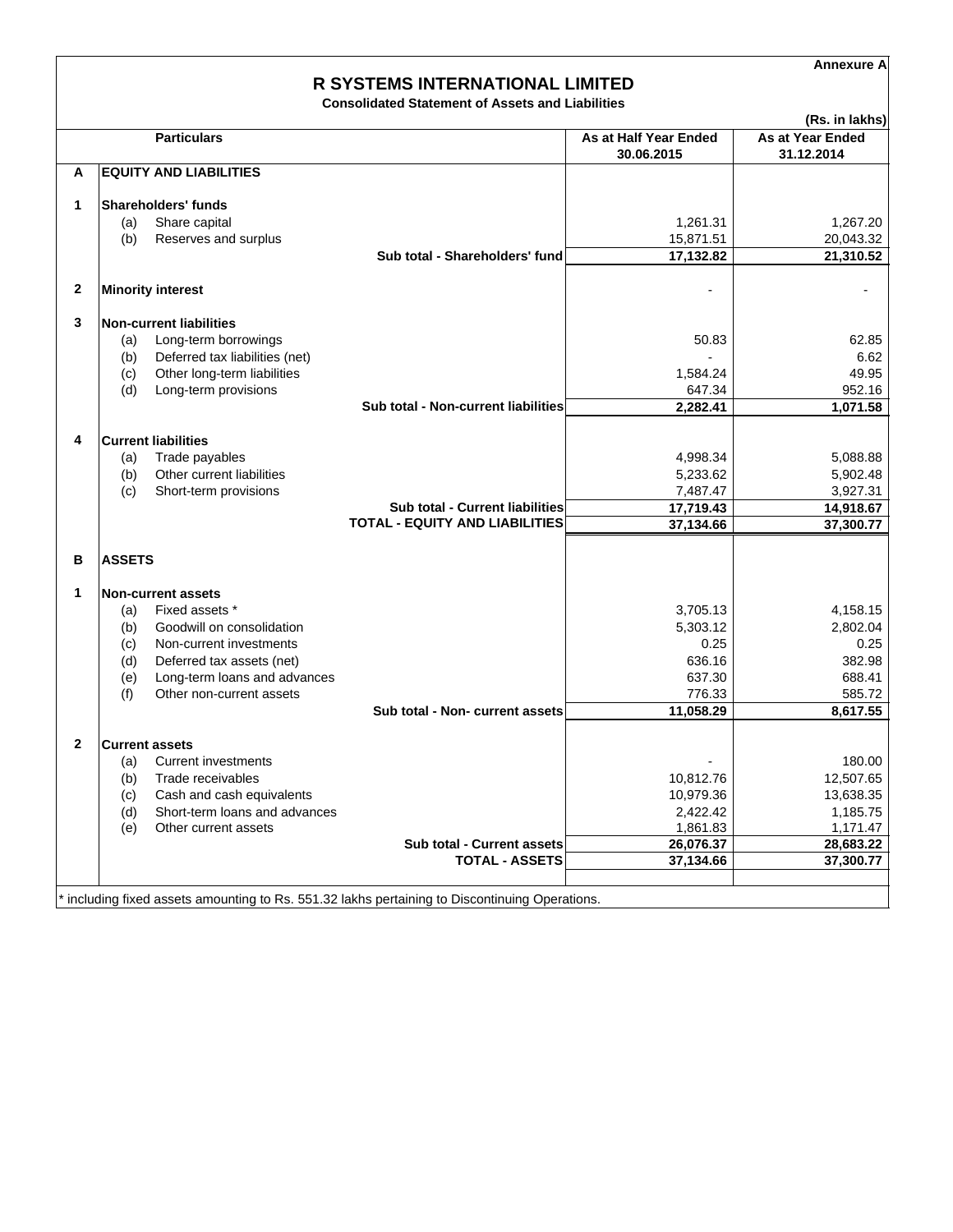|              |                                                  |                                                                 |                           |             |             |                        | <b>Annexure B</b> |
|--------------|--------------------------------------------------|-----------------------------------------------------------------|---------------------------|-------------|-------------|------------------------|-------------------|
|              |                                                  | <b>R SYSTEMS INTERNATIONAL LIMITED</b>                          |                           |             |             |                        |                   |
|              |                                                  | Segment Wise Consolidated Revenue, Results and Capital Employed |                           |             |             |                        |                   |
|              |                                                  |                                                                 |                           |             |             |                        | (Rs. in lakhs)    |
| S.No.        | <b>Particulars</b>                               |                                                                 | <b>Three Months Ended</b> |             |             | <b>Half Year Ended</b> | <b>Year Ended</b> |
|              |                                                  | 30.06.2015                                                      | 31.03.2015                | 30.06.2014  | 30.06.2015  | 30.06.2014             | 31.12.2014        |
|              |                                                  | (Unaudited)                                                     | (Unaudited)               | (Unaudited) | (Unaudited) | (Unaudited)            | (Audited)         |
| 1.           | <b>Segment revenue</b>                           |                                                                 |                           |             |             |                        |                   |
|              | Information technology services and products     | 15,407.51                                                       | 13,477.15                 | 13,113.78   | 28,884.66   | 25,734.34              | 52,985.91         |
|              | Business process outsourcing services            | 1,182.63                                                        | 1,645.23                  | 2,995.95    | 2,827.86    | 6,055.34               | 12,047.89         |
|              | Total                                            | 16,590.14                                                       | 15,122.38                 | 16,109.73   | 31,712.52   | 31,789.68              | 65,033.80         |
|              | Less: Elimination of intersegment sales          | 44.87                                                           | 43.80                     | 42.98       | 88.67       | 96.38                  | 184.21            |
|              | Income from operations                           | 16.545.27                                                       | 15,078.58                 | 16,066.75   | 31,623.85   | 31,693.30              | 64,849.59         |
| $\mathbf{2}$ | Segment results before tax and interest          |                                                                 |                           |             |             |                        |                   |
|              | Information technology services and products     | 2,207.86                                                        | 1,454.81                  | 1,825.94    | 3,662.67    | 3,725.85               | 7,620.70          |
|              | Business process outsourcing services            | 93.69                                                           | (74.68)                   | 366.07      | 19.01       | 505.04                 | 1,435.08          |
|              | Total                                            | 2,301.55                                                        | 1,380.13                  | 2,192.01    | 3,681.68    | 4,230.89               | 9,055.78          |
|              | (i)<br>Interest expense                          | (2.72)                                                          | (2.23)                    | (2.23)      | (4.95)      | (6.45)                 | (11.75)           |
|              | (iii)<br>Interest income                         | 94.77                                                           | 107.88                    | 93.72       | 202.65      | 207.53                 | 410.16            |
|              | (iii)<br>Other unallocable income                | 17.74                                                           |                           | 10.05       | 17.74       | 10.05                  | 10.05             |
|              | Exceptional Items (refer note 11 and 12)<br>(iv) |                                                                 |                           |             |             |                        | 2,501.10          |
|              | Other unallocable expenses<br>(v)                | (181.27)                                                        | (181.99)                  | (197.15)    | (363.26)    | (345.27)               | (723.29)          |
|              | <b>Profit before tax</b>                         | 2,230.07                                                        | 1,303.79                  | 2,096.40    | 3,533.86    | 4,096.75               | 11,242.05         |
| 3            | Capital employed *                               |                                                                 |                           |             |             |                        |                   |
|              | Information technology services and products     | 12,058.70                                                       | 10,962.38                 | 14.918.62   | 12,058.70   | 14,918.62              | 12,387.56         |
|              | Business process outsourcing services            | 1,900.73                                                        | 1,575.70                  | 1,188.44    | 1,900.73    | 1,188.44               | 1,916.88          |
|              | Unallocated corporate                            | 3.173.39                                                        | 8,076.45                  | 7,632.15    | 3,173.39    | 7,632.15               | 7,006.08          |
|              | <b>Total capital employed</b>                    | 17,132.82                                                       | 20,614.53                 | 23,739.21   | 17,132.82   | 23,739.21              | 21,310.52         |

\*The Company has re-classified the goodwill on consolidation and business acquisition as at June 30, 2014, aggregating to Rs. 3,071.25 lakhs from information technology services and products to unallocated corporate to conform to the current period / year presentation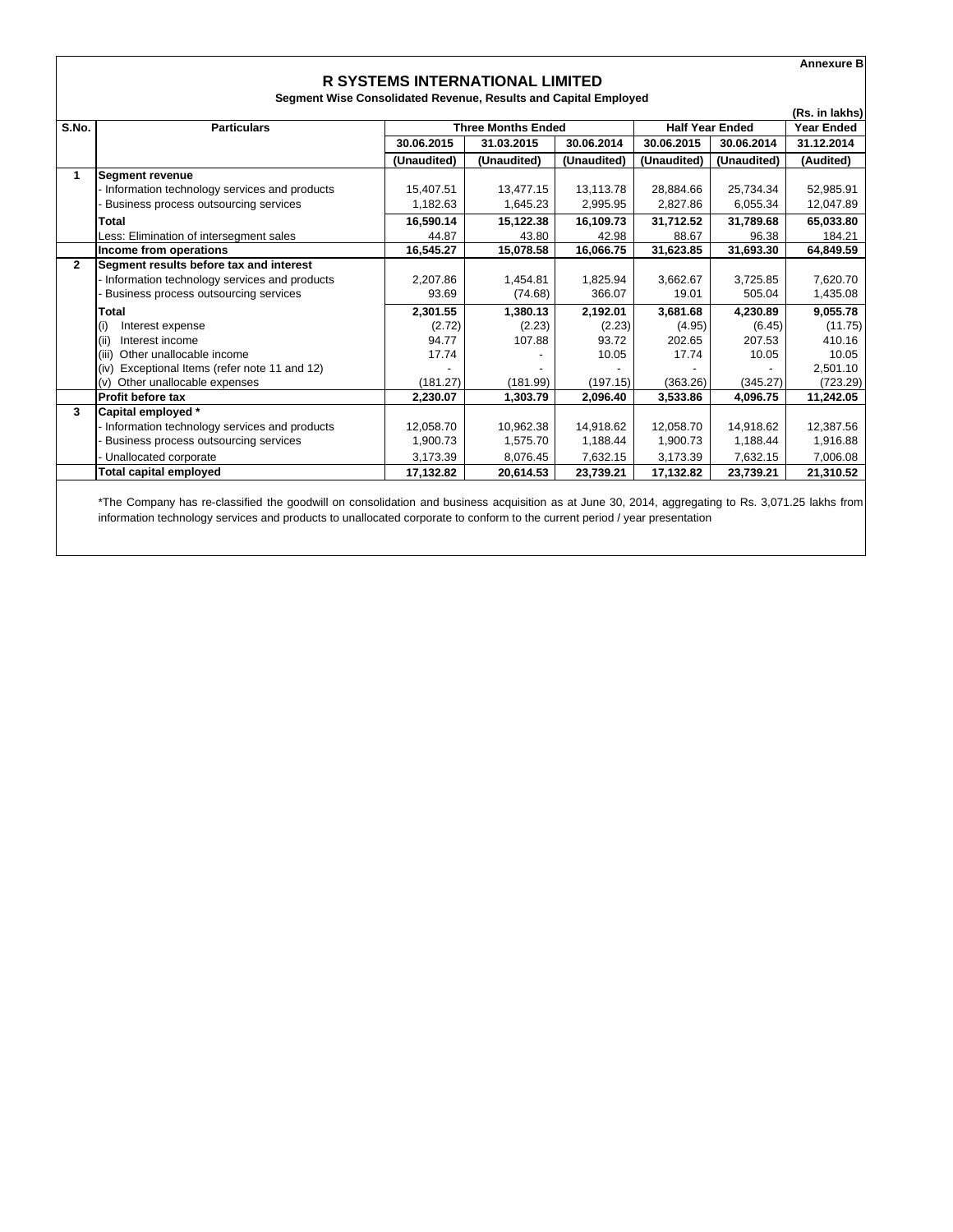### **R SYSTEMS INTERNATIONAL LIMITED**

**CIN : L74899DL1993PLC053579**

**Registered Office : B - 104A, Greater Kailash - I, New Delhi - 110 048**

**Statement of Standalone Audited Results for the Quarter and Half Year Ended June 30, 2015**

| <b>PART I</b>       | (Rs. in lakhs, except per share data)                                              |                  |                           |                  |                        |                   |                      |
|---------------------|------------------------------------------------------------------------------------|------------------|---------------------------|------------------|------------------------|-------------------|----------------------|
| S.No.               | <b>Particulars</b>                                                                 |                  | <b>Three Months Ended</b> |                  | <b>Half Year Ended</b> |                   | <b>Year Ended</b>    |
|                     |                                                                                    | 30.06.2015       | 31.03.2015                | 30.06.2014       | 30.06.2015             | 30.06.2014        | 31.12.2014           |
|                     | (Refer notes)                                                                      | (Audited)        | (Audited)                 | (Audited)        | (Audited)              | (Audited)         | (Audited)            |
|                     |                                                                                    |                  |                           |                  |                        |                   |                      |
| 1                   | Income from operations                                                             |                  |                           |                  |                        |                   |                      |
| (a)                 | Income from operations                                                             | 8,629.67         | 7,881.19                  | 7,115.75         | 16,510.86              | 14,023.10         | 29,108.13            |
| (b)                 | Other operating income                                                             | 141.57           | 171.10                    | 66.76            | 312.67                 | 202.02            | 383.91               |
|                     | Total income from operations                                                       | 8,771.24         | 8,052.29                  | 7,182.51         | 16,823.53              | 14,225.12         | 29,492.04            |
| $\overline{2}$      | <b>Expenses</b>                                                                    |                  |                           |                  |                        |                   |                      |
| (a)                 | Employee benefits expense                                                          | 4,886.45         | 4,866.91                  | 4,423.22         | 9,753.36               | 8,676.27          | 17,814.32            |
| (b)                 | Depreciation and amortisation expense (refer note 5)                               | 234.31           | 355.76                    | 169.06           | 590.07                 | 324.42            | 672.40               |
| (c)                 | Traveling and conveyance                                                           | 814.90           | 627.83                    | 562.60           | 1,442.73               | 1,129.14          | 2.362.97             |
| (d)                 | Communication costs<br>Legal and professional expenses (including subcontract      | 156.26<br>264.54 | 138.54<br>225.96          | 145.00<br>127.51 | 294.80<br>490.50       | 272.61<br>256.25  | 556.57<br>625.78     |
| (e)                 | expenses)                                                                          |                  |                           |                  |                        |                   |                      |
|                     |                                                                                    | 7.86             |                           | 21.98            | 20.71                  |                   | 3.79                 |
| (f)                 | Provision for doubtful debts and advances (net)                                    | 728.35           | 12.85<br>604.81           | 521.92           | 1,333.16               | 48.87<br>999.20   | 2,200.15             |
| (g)                 | Other expenses                                                                     | 7,092.67         | 6,832.66                  | 5,971.29         | 13,925.33              | 11,706.76         | 24,235.98            |
| 3                   | <b>Total expenses</b><br>Profit from operations before other income, finance costs | 1,678.57         | 1,219.63                  | 1,211.22         | 2,898.20               | 2,518.36          | 5,256.06             |
|                     |                                                                                    |                  |                           |                  |                        |                   |                      |
|                     | and exceptional items (1-2)                                                        |                  |                           |                  |                        |                   |                      |
| 4                   | Other income (refer note 10)                                                       | 112.03           | 107.44                    | 101.45           | 219.47                 | 210.97            | 964.51               |
| 5                   | Profit from ordinary activities before finance costs and                           | 1,790.60         | 1,327.07                  | 1,312.67         | 3,117.67               | 2,729.33          | 6,220.57             |
|                     | exceptional items (3+4)                                                            |                  |                           |                  |                        |                   |                      |
| 6<br>$\overline{7}$ | Finance costs<br>Profit from ordinary activities after finance costs but           | 9.86<br>1,780.74 | 7.63<br>1,319.44          | 6.65             | 17.49                  | 15.16<br>2,714.17 | 42.87                |
|                     | before exceptional items (5-6)                                                     |                  |                           | 1,306.02         | 3,100.18               |                   | 6,177.70             |
| 8                   | Exceptional items (refer note 9 and 11)                                            |                  |                           |                  |                        |                   | 3,931.31             |
| 9                   | Profit from ordinary activities before tax (7+8)                                   | 1,780.74         | 1,319.44                  | 1,306.02         | 3,100.18               | 2,714.17          | 10,109.01            |
| 10                  |                                                                                    |                  |                           |                  |                        |                   |                      |
|                     | Tax expense<br>Current tax                                                         | 680.00           |                           | 484.41           |                        | 787.28            |                      |
|                     | Deferred tax charge / (credit)                                                     |                  | 550.00                    |                  | 1,230.00               |                   | 2,475.32             |
|                     |                                                                                    | (62.10)          | (97.71)                   | (34.09)          | (159.81)               | 146.59            | 130.80               |
|                     | <b>Total tax expense</b>                                                           | 617.90           | 452.29                    | 450.32           | 1,070.19               | 933.87            | 2,606.12             |
| 11<br>12            | Net profit from ordinary activities after tax (9-10)                               | 1,162.84         | 867.15<br>$\omega$        | 855.70           | 2,029.99               | 1,780.30          | 7,502.89             |
|                     | Extraordinary items (net of tax expense)                                           |                  |                           |                  |                        |                   |                      |
| 13<br>14            | Net profit for the period / year (11-12)                                           | 1,162.84         | 867.15                    | 855.70           | 2,029.99<br>1,261.31   | 1,780.30          | 7,502.89<br>1,267.20 |
|                     | Paid - up equity share capital (Face value Re. 1/- each) (refer                    | 1,261.31         | 1,264.70                  | 1,266.28         |                        | 1,266.28          |                      |
|                     | note 7 and 12)                                                                     |                  |                           |                  |                        |                   | 16,241.02            |
| 15                  | Reserves excluding Revaluation Reserves as at December 31,                         |                  |                           |                  |                        |                   |                      |
| 16.i                | 2014<br>Earnings per share before extraordinary items (Face value                  |                  |                           |                  |                        |                   |                      |
|                     |                                                                                    |                  |                           |                  |                        |                   |                      |
|                     | of Re. 1/- each) (not annualised)                                                  |                  |                           |                  |                        |                   |                      |
|                     | (a) Basic                                                                          | 0.92             | 0.68                      | 0.67             | 1.60                   | 1.40              | 5.90                 |
|                     | (b) Diluted                                                                        | 0.92             | 0.68                      | 0.67             | 1.60                   | 1.40              | 5.90                 |
| 16.ii               | Earnings per share after extraordinary items (Face value of                        |                  |                           |                  |                        |                   |                      |
|                     | Re. 1/- each) (not annualised)                                                     |                  |                           |                  |                        |                   |                      |
|                     | (a) Basic                                                                          | 0.92             | 0.68                      | 0.67             | 1.60                   | 1.40              | 5.90                 |
|                     | (b) Diluted                                                                        | 0.92             | 0.68                      | 0.67             | 1.60                   | 1.40              | 5.90                 |
|                     | See accompanying notes to the financial results.                                   |                  |                           |                  |                        |                   |                      |
| <b>PART II</b>      |                                                                                    |                  |                           |                  |                        |                   |                      |
| Α                   | PARTICULARS OF SHAREHOLDING (refer note 7 and 12)                                  |                  |                           |                  |                        |                   |                      |
| 1                   | <b>Public Shareholding</b>                                                         |                  |                           |                  |                        |                   |                      |
|                     | Number of shares (Face value Re. 1/- each)                                         | 62,410,019       | 62,748,839                | 63,000,635       | 62,410,019             | 63,000,635        | 62,998,174           |
|                     | Percentage of shareholding                                                         | 49.19            | 49.33                     | 49.46            | 49.19                  | 49.46             | 49.43                |
| $\overline{2}$      | <b>Promoters and Promoter Group Shareholding</b>                                   |                  |                           |                  |                        |                   |                      |
| (a)                 | Pledged / encumbered                                                               |                  |                           |                  |                        |                   |                      |
|                     | Number of shares (Face value Re. 1/- each)                                         | Nil              | Nil                       | Nil              | Nil                    | Nil               | Nil                  |
|                     | Percentage of shares (as a % of the total shareholding of the                      | Nil              | Nil                       | Nil              | Nil                    | Nil               | Nil                  |
|                     | promoter and promoter group)                                                       |                  |                           |                  |                        |                   |                      |
|                     | Percentage of shares (as a % of the total share capital of the                     | Nil              | Nil                       | Nil              | Nil                    | Nil               | Nil                  |
|                     | Company)                                                                           |                  |                           |                  |                        |                   |                      |
| (b)                 | Non-encumbered                                                                     |                  |                           |                  |                        |                   |                      |
|                     | Number of shares (Face value Re. 1/- each)                                         | 64,460,406       | 64,460,406                | 64,366,545       | 64,460,406             | 64,366,545        | 64,460,406           |
|                     | Percentage of shares (as a % of the total shareholding of the                      | 100.00           | 100.00                    | 100.00           | 100.00                 | 100.00            | 100.00               |
|                     | promoter and promoter group)                                                       |                  |                           |                  |                        |                   |                      |
|                     | Percentage of shares (as a % of the total share capital of the                     | 50.81            | 50.67                     | 50.54            | 50.81                  | 50.54             | 50.57                |
|                     | Company)                                                                           |                  |                           |                  |                        |                   |                      |
|                     |                                                                                    |                  |                           |                  |                        |                   |                      |

|   | <b>Particulars</b>                             | <b>Three Months</b><br>Ended |
|---|------------------------------------------------|------------------------------|
|   |                                                | 30.06.2015                   |
| в | <b>INVESTOR COMPLAINTS</b>                     |                              |
|   | Pending at the beginning of the quarter        | Nil                          |
|   | Received during the quarter                    | 6                            |
|   | Disposed off during the quarter                | 6                            |
|   | Remaining unresolved at the end of the quarter | Nil                          |
|   |                                                |                              |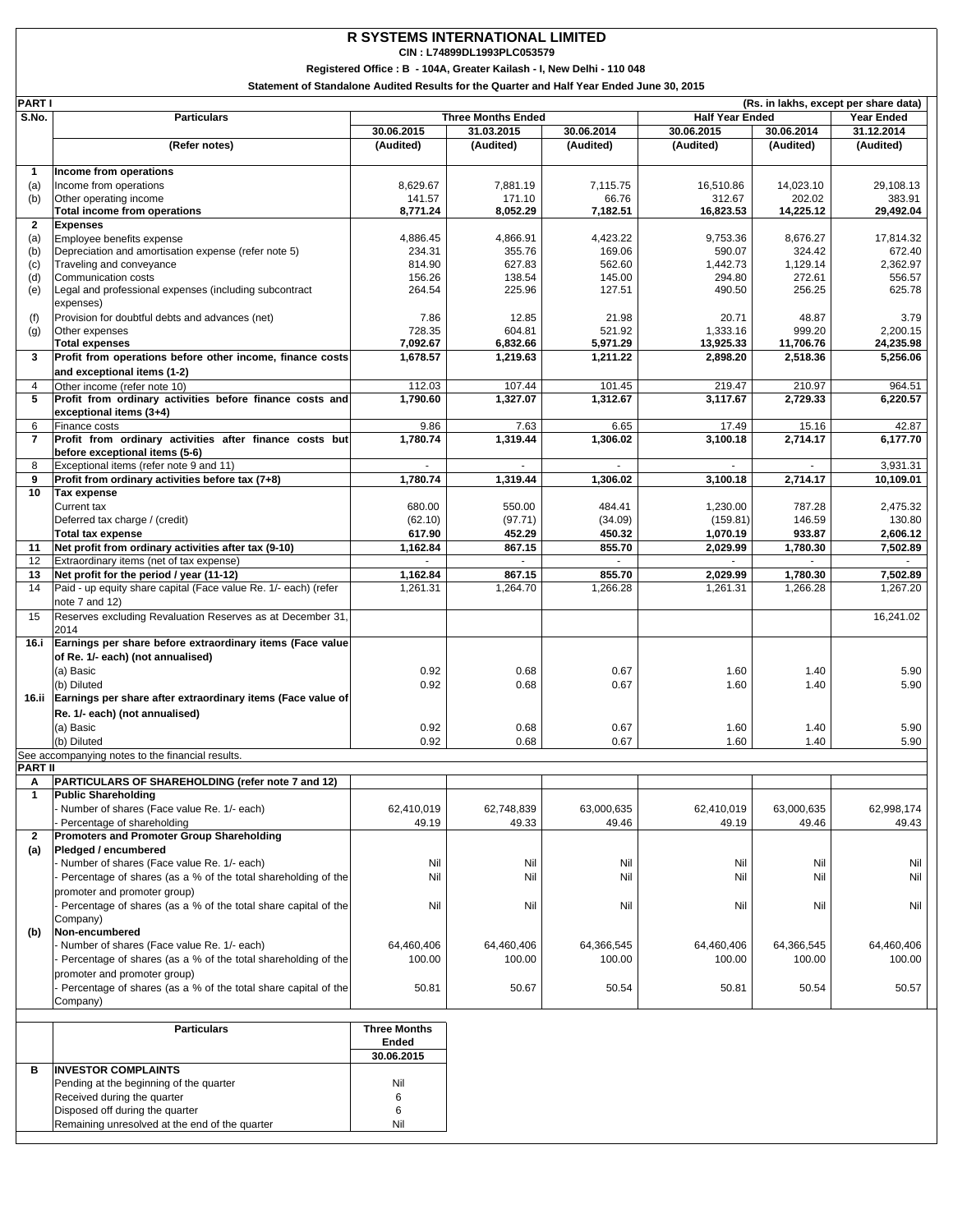- 1 The results for the quarter and half year ended June 30, 2015 were reviewed by the Audit Committee and have been approved by the Board of Directors at its meeting held on August 05, 2015.
- 2 An audit has been completed by the Statutory Auditors for the quarter and half year ended June 30, 2015 and June 30, 2014, quarter ended March 31, 2015 and year ended December 31, 2014. There is no qualification in the Auditors' Report on these financial results.
- 3 The Board of Directors at its meeting held on April 23, 2015 had declared first interim dividend of Re. 0.40 per equity share of face value of Re. 1/- each. The first interim dividend was paid to the shareholders on May 07, 2015. Further, Board of Directors at its meeting held on August 05, 2015 has declared second interim (special) dividend of Rs. 3.30 per equity share, as per record date of August 12, 2015. The Shareholders' assent for both interim dividends will be taken in the forthcoming Annual General Meeting.
- 4 The Board of Directors at its meeting held on February 07, 2015 had recommended a final dividend of Re. 0.95/- per equity share of face value of Re. 1/- each. This was in addition to four interim dividends aggregating to Rs. 4.90 per equity share of face value of Re. 1/- each declared during the year ended Decembe 31, 2014. These dividends have been approved by the shareholders at the Annual General Meeting held on June 09, 2015.
- 5 As at January 01, 2015, the Company, based on technical assessment, reassessed the useful life of tangible assets and accordingly changed the useful lives of certain assets resulting in incremental charge of depreciation. Accordingly, the depreciation charge for the quarter ended June 30, 2015 was higher by Rs. 76.71 lakhs (previous quarter was higher by Rs. 102.18 lakhs) and for the half year ended June 30, 2015 was higher by Rs. 178.89 lakhs and profit after tax for the quarter ended June 30, 2015 was lower by Rs. 50.16 lakhs (previous quarter was lower by Rs. 67.45 lakhs ). Further, during the quarter ended March 31 2015, the Company had transferred Rs. 124.55 lakhs (net of tax) to reserves based on the transitional provision under Schedule II of the Companies Act, 2013.
- 6 On July 11, 2014, the Company incorporated a wholly owned subsidiary in India, namely, R Systems Products & Technologies Limited (which was later<br>converted into R Systems Products & Technologies Private Limited ("RSPTPL") resolution through postal ballot on September 23, 2014 had accorded necessary approval for transfer of Indus Business Unit operated out of Pune and Chennai centres to RSPTPL.

The Company has entered into 'Business Transfer Agreement' (BTA) with RSPTPL on June 27, 2015 for the aforesaid transfer on a going concern basis by way of slump sale, for consideration of Rs. 7,839.00 lakhs to be discharged by RSPTPL through issuance of 60,000,003 equity shares of Re. 1/- each at a premium of Rs. 6.227333 per share and 35,026 compulsorily redeemable debentures of Rs. 10,000 each, on the terms and conditions agreed in BTA.

The Company also entered into 'Share Purchase Agreement' (SPA) with BD Capital Partners Ltd. ("BDC"), a Mauritius based company on June 27, 2015 to sell 93% of its equity share in RSPTPL to BDC for a consideration of Rs. 4,431.70 lakhs (USD 7 million). Subject to the satisfaction of certain conditions, BDC has also agreed to purchase the balance 7% equity shares for a consideration up to Rs. 633.10 lakhs (USD 1 million). The Company will continue to hold the compulsorily redeemable debentures having an aggregate face value of Rs. 3,502.60 lakhs in accordance with the terms of the BTA.

Subsequent to the quarter end, the closing (as defined in the agreements) under the BTA and SPA occurred on July 07, 2015.

Accordingly, the aforesaid Indus Business Unit, being part of Information technology services and products segment, is considered as "Discontinuing Operations" and all the non-current assets (excluding fixed assets) and non- current liabilities pertaining to Indus Business Unit as at June 30, 2015 are considered as current assets and current liabilities. The revenue and expenses attributable to the said operations included in the financial results are as follows:

|                         |                           |                                  |          |                        |                   | (Rs. in lakhs) |
|-------------------------|---------------------------|----------------------------------|----------|------------------------|-------------------|----------------|
| <b>Particulars</b>      | <b>Three Months Ended</b> |                                  |          | <b>Half Year Ended</b> | <b>Year Ended</b> |                |
|                         |                           | 30.06.2015 31.03.2015 30.06.2014 |          | 30.06.2015             | 30.06.2014        | 31.12.2014     |
| Total income            | 2.957.23                  | 2.582.36                         | 1.957.11 | 5.539.59               | 3.855.00          | 8.413.41       |
| Total expenses          | 2.485.75                  | 2.294.95                         | 1.642.37 | 4.780.70               | 3.355.31          | 7.188.35       |
| Profit before tax       | 471.48                    | 287.41                           | 314.74   | 758.89                 | 499.69            | 1.225.06       |
| Total tax expense       | 163.17                    | 97.69                            | 106.98   | 260.86                 | 169.84            | 416.40         |
| <b>Profit after tax</b> | 308.31                    | 189.72                           | 207.76   | 498.03                 | 329.85            | 808.66         |

The carrying amount of assets and liabilities attributable to the said operations included in the financial statements are as follows:

|                          | (Rs. in lakhs) |                       |  |  |
|--------------------------|----------------|-----------------------|--|--|
| <b>Particulars</b>       | As at          |                       |  |  |
|                          |                | 30.06.2015 31.12.2014 |  |  |
| <b>Total assets</b>      | 5.443.82       | 3.959.20              |  |  |
| <b>Total liabilities</b> | 3.143.58       | 1.922.43              |  |  |
| <b>Net assets</b>        | 2.300.24       | 2.036.77              |  |  |

**Notes:**

- 7 The Company had issued Public Announcement dated December 29, 2014, for buy-back of equity shares of face value of Re. 1/- each from the open market a a price not exceeding Rs. 100 per share for an aggregate amount not exceeding Rs. 600 lakhs. Under the Buy-back offer, the Company has bought back 678,155 equity shares for an aggregate amount of Rs. 595.74 lakhs by utilising the Securities Premium Account to the extent of Rs. 588.96 lakhs and Genera Reserve to the extent of Rs. 6.78 lakhs. The Capital Redemption Reserve has been created out of General Reserve for Rs. 6.78 lakhs being the nominal value of equity shares bought back in terms of Section 68 of the Companies Act, 2013. The Company has closed the buy-back offer pursuant to approval by the Board of Directors of the Company at its meeting held on April 23, 2015.
- 8 During the current quarter, the Company has opened a branch in Auckland, New Zealand on June 22, 2015 pursuant to resolution passed by the Board of Directors of the Company at its meeting held on June 09, 2015.
- 9 The Board of Directors at its meeting held on July 07, 2014 had approved the offer of buy-back from Computaris International Limited (a wholly owned subsidiary) of 13,500 shares held by the Company in the said subsidiary at the rate of GBP 111.38 per share amounting to GBP 1.50 million. The aforesaid buyback proceeds were received by the Company on September 17, 2014. Even after this buy back, Computaris International Limited continues to remain wholly owned subsidiary of the Company. The profit on the buy-back amounting to Rs. 777.99 lakhs was included in 'Exceptional Items' in the financial results for the year ended December 31, 2014.
- 10 During the quarter ended December 31, 2014, the Company had received Rs. 554.84 lakhs as dividend from R Systems Europe B.V., its wholly owned subsidiary in Netherlands. This dividend income is included in 'Other Income'

11 On November 27, 2014, the Company had completed the transfer of Europe BPO Business by way of sale of its 100% holding in R Systems Europe B.V., Netherlands and R Systems S.A.S., France, being wholly owned subsidiaries, to Customer Contact Management Group B.V. ("CCMG") a Europe based company by executing the Share Sale Agreement along with other necessary documents for a sale consideration of Euros 4.70 million (Rs. 3,574.69 lakhs). Out of the sale consideration, Euro 0.35 million (Rs. 266.28 lakhs) had been placed in an escrow account in the Netherlands pursuant to the provision of the Share Sale Agreement. The profit on transfer amounting to Rs. 1,761.58 lakhs and Rs. 645.29 lakhs for R Systems Europe B.V., Netherlands and R Systems S.A.S., France respectively are disclosed as 'Exceptional Items' in the year ended December 31, 2014 in the financial results. Also, during the year ended December 31, 2014, the Company had reversed the provision considered in earlier period towards diminution in the value o

investment amounting to Rs. 420.52 lakhs and Rs. 325.93 lakhs for R Systems Europe B.V., Netherlands and R Systems S.A.S., France respectively. These reversals are included in 'Exceptional Items' in the financial results for the Year ended December 31, 2014.

12 During the quarter ended June 30, 2015, the Company has issued 90,000 equity shares of Re. 1/- each at an exercise price of Rs. 12.07 per share, pursuant to exercise of employee stock options under the R Systems International Limited Employee Stock Option Scheme 2007.

- 13 Refer Annexure A for the standalone statement of assets & liabilities.
- 14 Refer Annexure B for segment wise standalone revenue, results and capital employed.
- 15 Previous period's / year's figures have been regrouped / reclassified wherever applicable, to the extent possible, to conform to the current period / year presentation.

For and on behalf of the Board

|                       | Sd                |
|-----------------------|-------------------|
| Place: NOIDA          | Suresh Paruthi    |
| Date: August 05, 2015 | <b>IDirectorl</b> |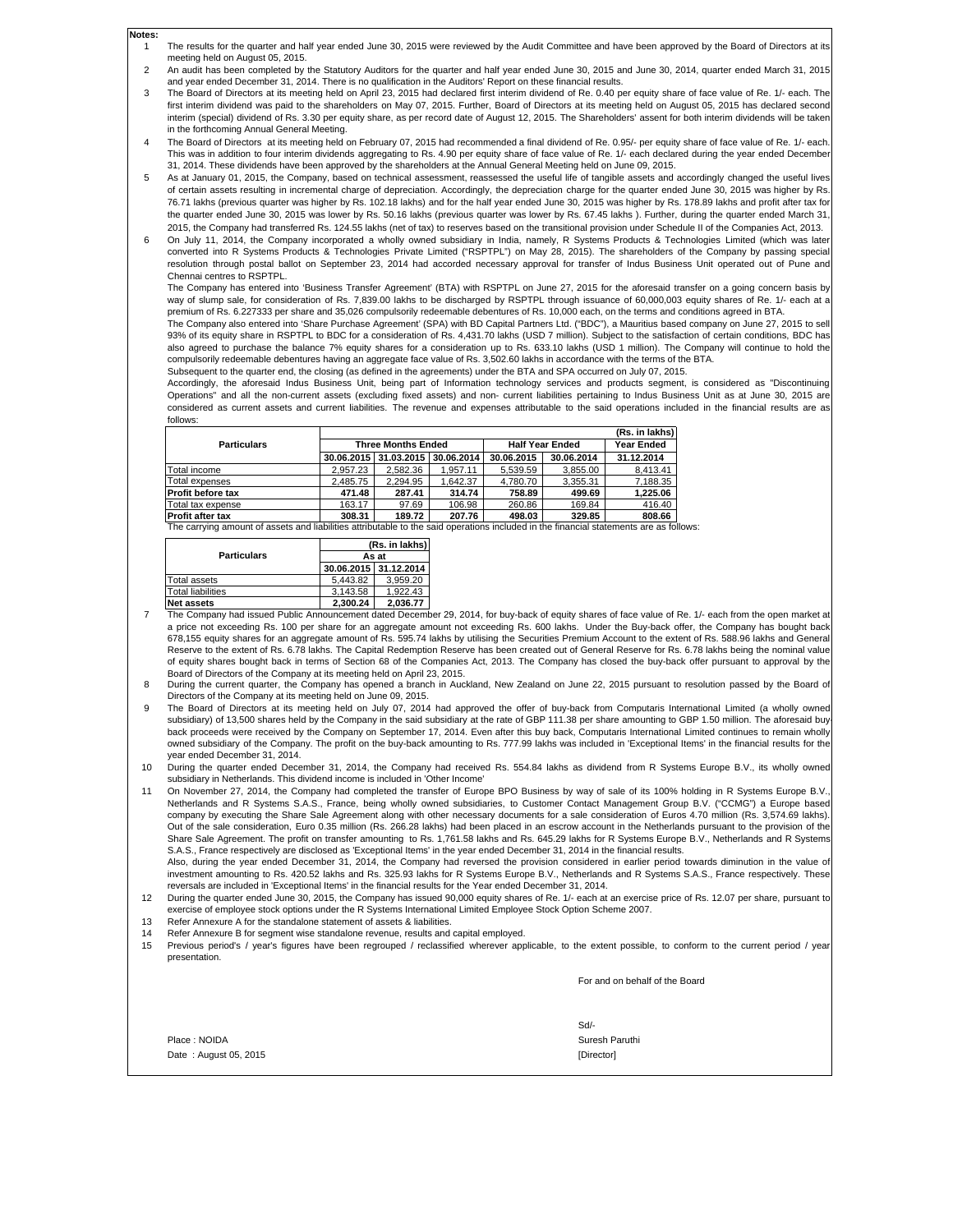**Annexure A**

## **R SYSTEMS INTERNATIONAL LIMITED**

**Standalone Statement of Assets & Liabilities**

|              |                                                     |                       | (Rs. in lakhs)        |
|--------------|-----------------------------------------------------|-----------------------|-----------------------|
|              | <b>Particulars</b>                                  | As at Half Year Ended | As at Year Ended      |
|              |                                                     | 30.06.2015            | 31.12.2014            |
| A            | <b>EQUITY AND LIABILITIES</b>                       |                       |                       |
| 1            | Shareholders' funds                                 |                       |                       |
|              |                                                     |                       |                       |
|              | Share capital<br>(a)<br>Reserves and surplus<br>(b) | 1.261.31<br>11,923.26 | 1.267.20<br>16,241.02 |
|              | Sub total - Shareholders' fund                      |                       |                       |
| $\mathbf{2}$ | Non-current liabilities                             | 13,184.57             | 17,508.22             |
|              | Long-term borrowings<br>(a)                         | 50.83                 | 62.85                 |
|              | Other long-term liabilities<br>(b)                  | 47.24                 | 47.24                 |
|              | Long-term provisions<br>(c)                         | 647.34                | 952.16                |
|              | Sub total - Non-current liabilities                 | 745.41                | 1,062.25              |
| 3            | <b>Current liabilities</b>                          |                       |                       |
|              | Trade payables<br>(a)                               | 1,739.03              | 2,390.95              |
|              | Other current liabilities<br>(b)                    | 3,497.09              | 5,367.30              |
|              | (c)<br>Short-term provisions                        | 6,930.19              | 3,040.01              |
|              | Sub total - Current liabilities                     | 12,166.31             | 10,798.26             |
|              | <b>TOTAL - EQUITY AND LIABILITIES</b>               | 26,096.29             | 29,368.73             |
|              |                                                     |                       |                       |
| в            | <b>ASSETS</b>                                       |                       |                       |
|              |                                                     |                       |                       |
| 1            | <b>Non-current assets</b>                           |                       |                       |
|              | Fixed assets*<br>(a)                                | 3,118.64              | 3,547.26              |
|              | Non-current investments<br>(b)                      | 7,224.25              | 7,229.25              |
|              | (c)<br>Deferred tax assets (net)                    | 606.93                | 382.99                |
|              | (d)<br>Long-term loans and advances                 | 463.09                | 577.65                |
|              | (e)<br>Other non-current assets                     | 475.64                | 508.40                |
|              | Sub total - Non- current assets                     | 11,888.55             | 12,245.55             |
| $\mathbf{2}$ | <b>Current assets</b>                               |                       |                       |
|              | <b>Current investments</b><br>(a)                   | 12.00                 | 180.00                |
|              | Trade receivables<br>(b)                            | 6,495.08              | 6,263.70              |
|              | Cash and cash equivalents<br>(c)                    | 5,159.88              | 9,414.28              |
|              | Short-term loans and advances<br>(d)                | 1,406.28              | 685.78                |
|              | Other current assets<br>(e)                         | 1,134.50              | 579.42                |
|              | Sub total - Current assets                          | 14,207.74             | 17,123.18             |
|              | <b>TOTAL - ASSETS</b>                               | 26,096.29             | 29,368.73             |
|              |                                                     |                       |                       |

\* including fixed assets amounting to Rs. 551.32 lakhs pertaining to Discontinuing Operations.